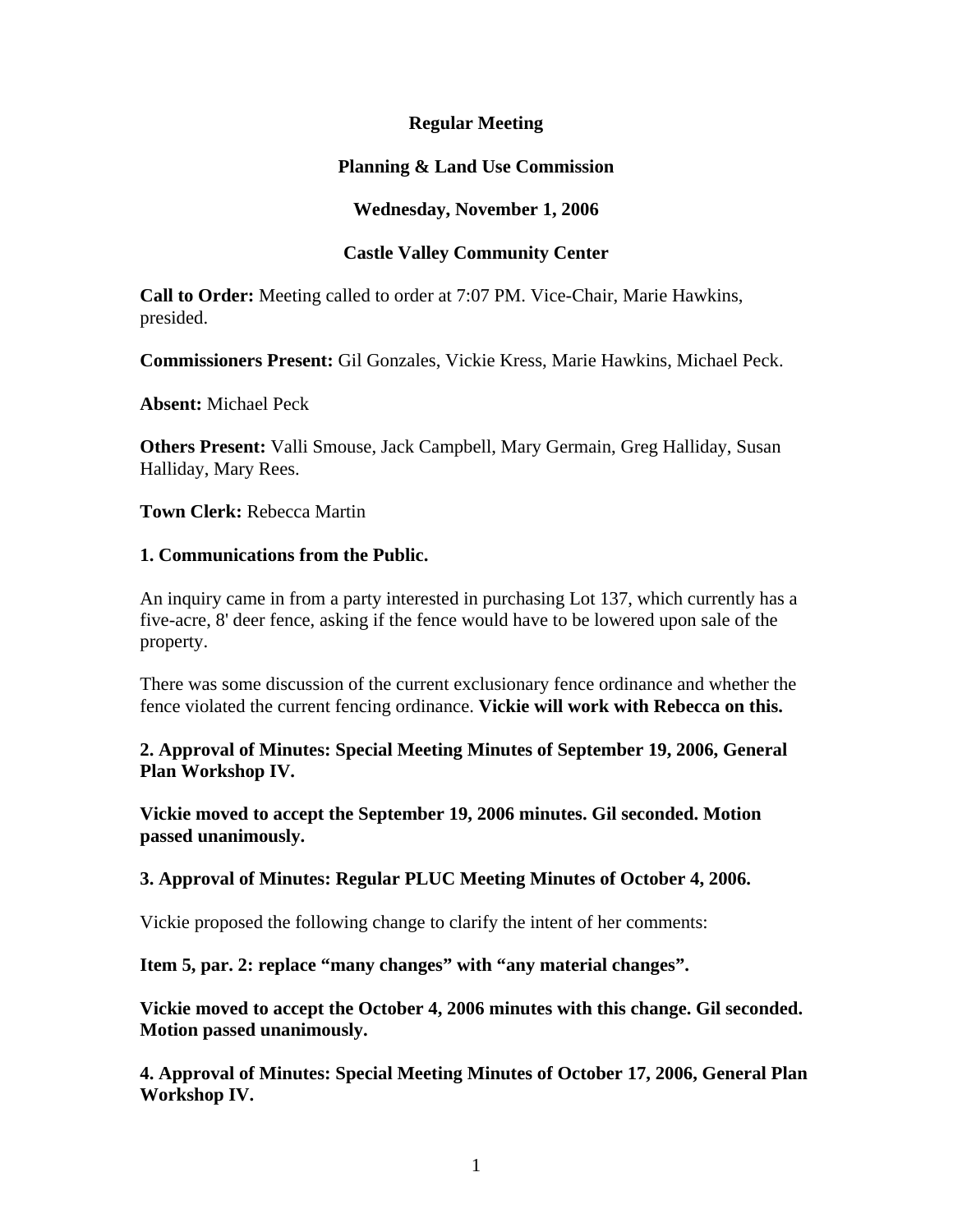**Vickie moved to accept the October 17 minutes as presented. Gil seconded. Motion passed unanimously.**

# **Reports**

# **5. Building Permit Update**

The Commission received a written report from Building Permits Agent, Leta Vaughn listing building permits for two lots in October: building and septic permits for Lot 327, Kathryn Hess and a building permit for Lot 245, the Bove residence.

# **New Business**

# **6. Discussion & possible action re: New Building Permit for the Bed &Breakfast, Lot 424, Jim and Mary Germain.**

Mary Germain read aloud a letter to the PLUC as part of a request for a building permit for a garage on Lot 424, at the B&B. Mary and Jim Germain purchased the B&B in November of 2006. She explained that all of the buildings on the property are the ones that were originally on it with one being a replacement for one that fell down. The contract does not allow the B&B to expand beyond 9 living units and the Germains specifically intend not to do that. (letter included)

It was explained by Vickie and Valli that the B&B has been evolving and that in the past, garages and other buildings on this lot have been turned into sleeping quarters for the Bed and Breakfast. It is therefore a concern for the Town that if a garage with storage is built to replace the shed that is falling down, it should remain a garage with storage. Marie clarified the contract does now run with the land, unlike when the business had a conditional use permit. Valli commented on the B&B business expansion and contract history. As the Mayor who signed the contract, she explained that the B&B is the only commercial endeavor outside the conditional use permit process and the contract was an attempt to allow the B&B to exist without commercial zoning.

Vickie inquired about the inspections called for in the contract. Rebecca is unaware of the process for Fire Department inspections, and knows of no Town inspections done in recent years. Mary said Jim Adamson inspects the spa every two weeks and could inspect other things if he needed to. Mary said they would be open to having the fire department and/or Planning and Zoning come do inspections and to audit what is there compared to the contract.

Marie asked about the traffic of the business. Mary said they have been full 20 days, that spring and fall are the busiest and winter the least busy. They have received no complaints and feel that they are good neighbors.

Gil asked about the February building permit they received but did not act on. Mary explained that they have been too overwhelmed. This original permit was for a 16' X 32',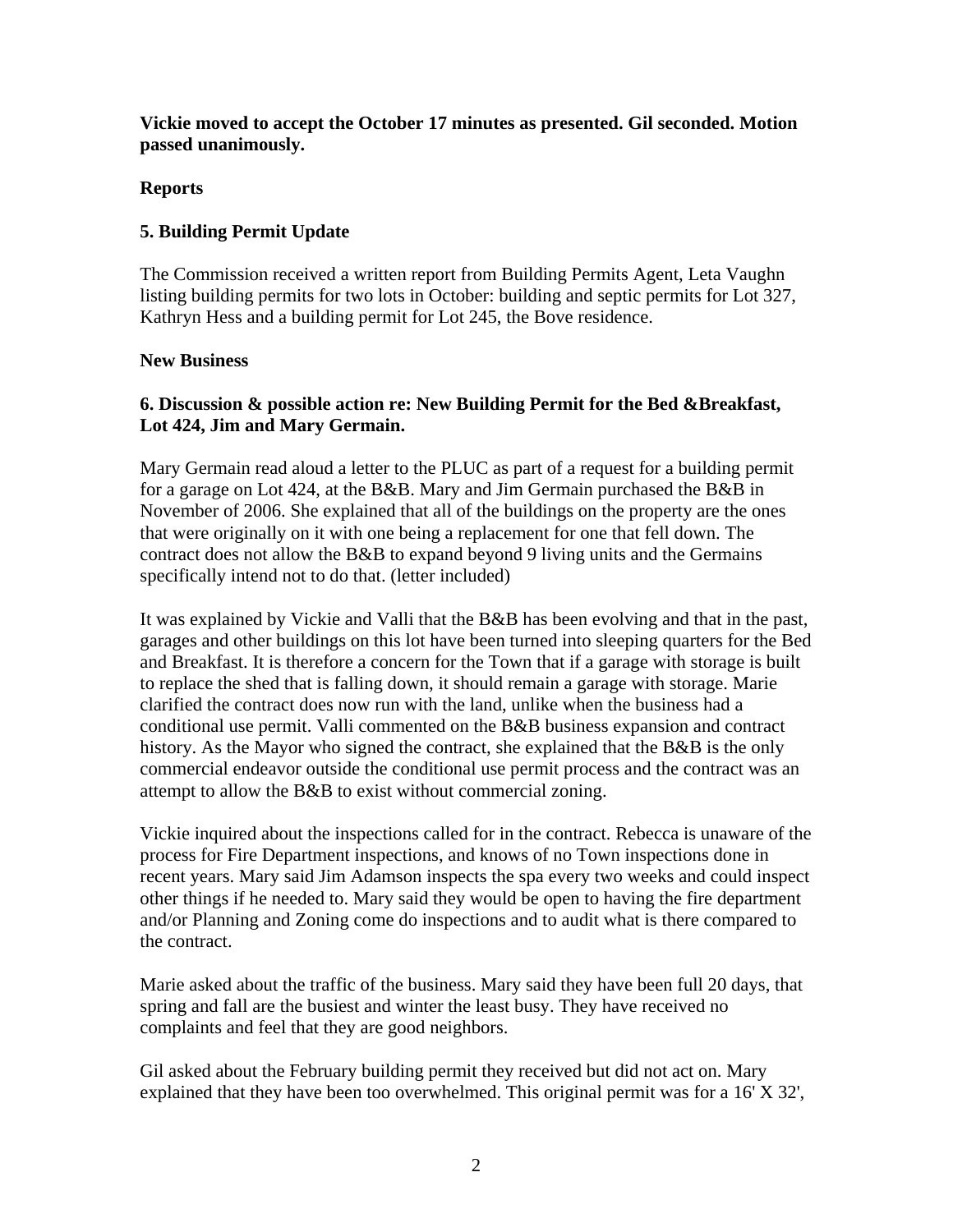two story, 15' high outbuilding. The current permit request is for a 24' X 36', one story, 12' high building. He asked about the future walls and Mary said they are for storage and a workshop. Mary agreed they would be open to signing an addendum to the contract that says this is a garage, with no pluming, and would be used only as a garage, workshop and storage. Greg felt this was a replacement for an existing building. **Vickie proposed doing an addendum to the existing contract that runs with the land.**

**A TC Public hearing on this addendum and building permit was proposed for Thursday, November 16, 2006, at 6:30 PM. Rebecca will check with the Mayor and post the hearing. Vickie and Mary will create an addendum for TC approval.**

**Vickie moved to approve the permit for the garage on lot 424 and move it on to the Town Council for review on November 16 with an addendum to the contact. Gil seconded. Motion passed unanimously.**

Mary thanked the PLUC.

### **7. Discussion & possible action re: Rules of Order, November 8, General Plan Open Forum on Water.**

Vickie read an email from Karen.

Vickie paraphrased Karen's suggestions saying public comment is good, and it is also good to stay focused to reach resolution on things. Vickie suggested some ideas to insure that everyone is heard, and the meeting is not dominated by just a few people, e.g., perhaps using an existing Public Comment Form, a timer with an agreed upon time limit, and/or some ground rules.

Marie liked the idea to allow people to give up their time to others who may wish to speak longer than a 5 minute limit. Valli liked that the hearing form also gives you something in writing and provides a forum for those who may not wish to speak. Gil commented Alice would be good as a moderator.

**Vickie moved to advertise the public hearing comment form along with the posting for the meeting and have copies available for anyone who wants to comment early/comment in writing only, and to have them available when they walk in the door. Gil seconded. Motion passed unanimously.**

**Vickie moved to limit the time that someone can talk to 5 minutes during the November 8 meeting, and if they are in the middle of something someone can donate time, to insure equal and broad representation from the community, and then allow a 2 minute follow up time after everyone is heard. Gil seconded. Motion passed unanimously.**

**Old Business**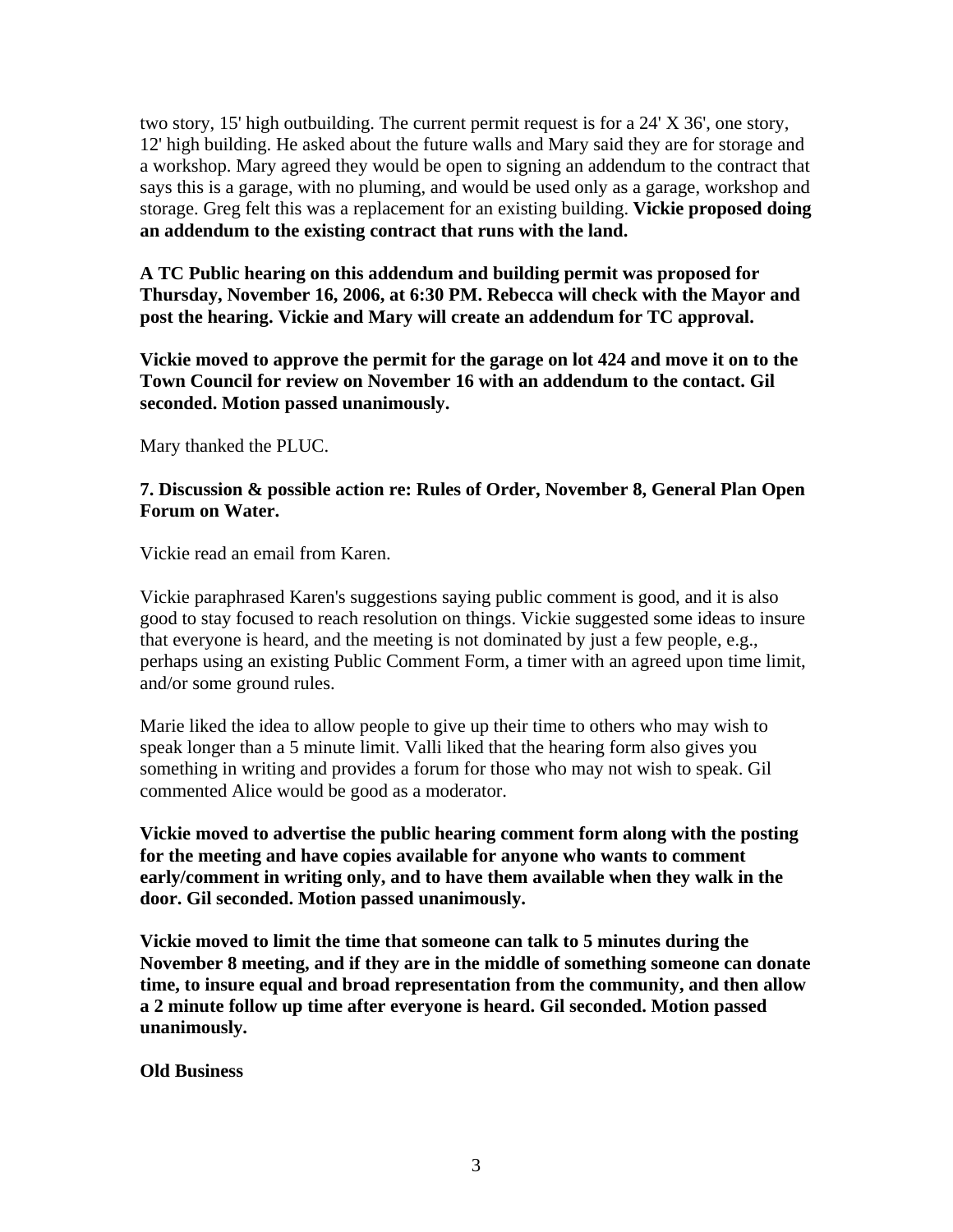# **8. Discussion & possible action re: Creating a Public Survey re: the Castle Valley General Plan. (tabled)**

# **Remained tabled.**

Marie gave a brief update on the General Plan Questionnaire process. People who wish to suggest public survey questions to be sent out for the General Plan Questionnaire were asked to get them in to the PLUC.

Greg commented that a motion sensor on outdoor lighting is better than leaving lights on all the time. Discussion ensued about how to formulate such a question, whether this is already addressed under environmental considerations/energy efficiency, whether an ordinance should address this or not, whether this can be handled by educational materials accompanying building permits or perhaps handled by directly approaching owners who have continuous lighting.

# **9. Discussion and possible action re: Update of Aquifer Protection Ordinance/Fuel Storage Ordinance. (tabled)**

## **Remained tabled.**

**10. Discussion & possible action re: Update of Deer Fencing Ordinance. (tabled)**

### **Remained tabled.**

**11. Discussion and possible action re: Town Council request to review all Town's Ordinances and Resolutions for consistency and effectiveness of all enforcement and penalty provisions. (tabled)**

### **Remained tabled.**

Greg Halliday asked about progress in eliminating junkyards and expressed concern that someone should then go in to inspect the soil for contamination and determine whether it has reached the aquifer yet.

Re: Nuisance Ordinance: Marie and Vickie said this would be part of the draft Nuisance Ordinance handed off to the TC. Greg said the TC is having trouble determining how to enforce it, which always was the problem. Jim Adamson's involvement was discussed. Greg suggested digging some test holes to see how deep the contaminants go. Dave Hawks crushed 105 cars.

There was agreement that our aquifer issues are vital for Castle Valley.

Re: Drainage Issues: Greg inquired who handles drainage issues, i.e., the changing of water flow. It was established that bringing clear examples of the problems to the TC is the first step; the Road Department and the TC handle drainage. Valli commented